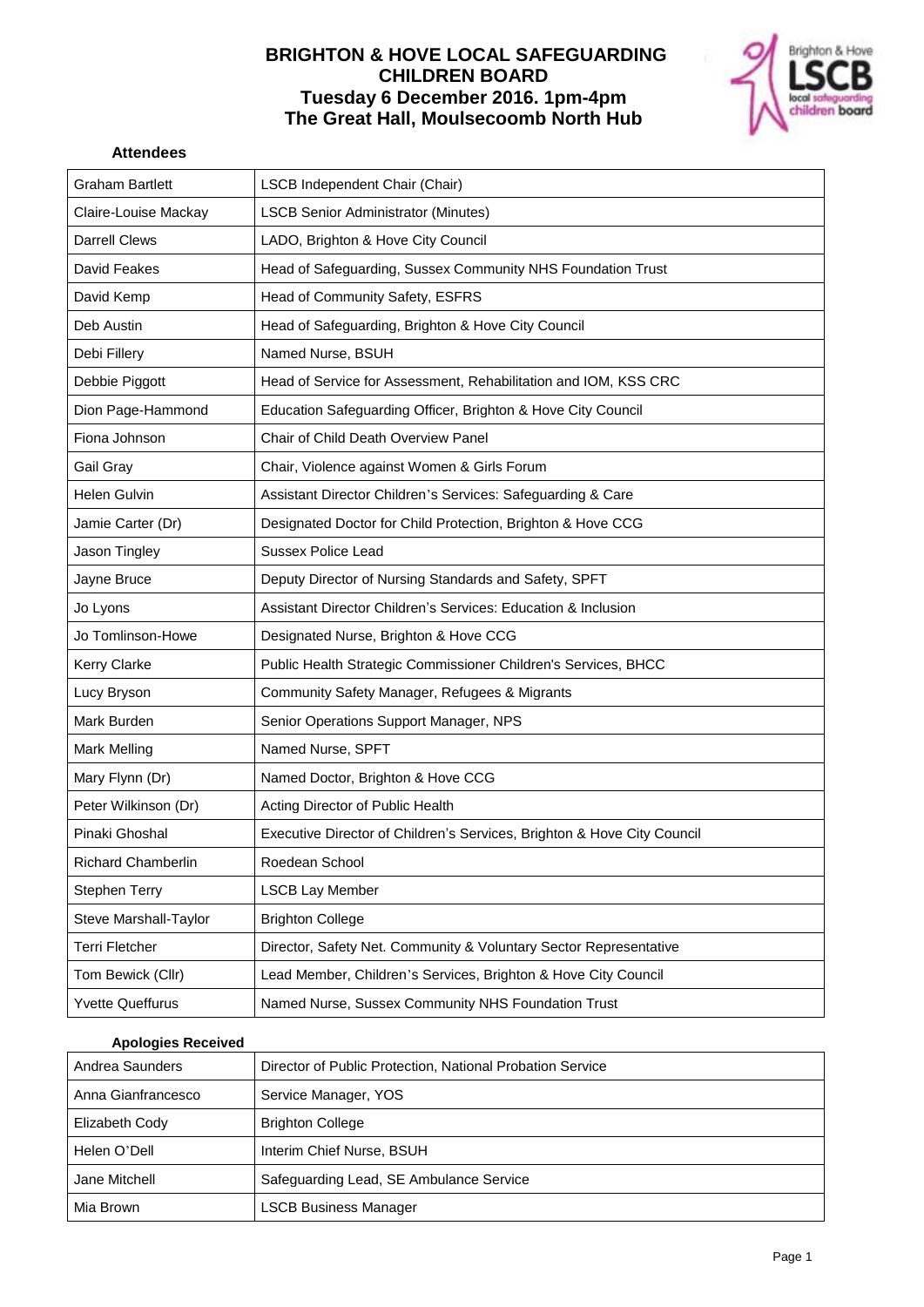| Natasha Watson         | Managing Principal Lawyer, Brighton & Hove City Council          |
|------------------------|------------------------------------------------------------------|
| Nigel Nash             | Service Manager, CAFCASS                                         |
| <b>Peter Castleton</b> | Head of Community Safety, Brighton & Hove City Council           |
| Rebecca Conroy         | Principal, City College                                          |
| Soline Jerram          | Director of Clinical Quality & Primary Care, Brighton & Hove CCG |
| Tracy Bowers           | <b>Hertford Infant School</b>                                    |
| Tracy John             | Head of Housing, Brighton & Hove City Council                    |

#### **1. Welcome and Introductions**

1.1 Graham Bartlett welcomed the group, and introductions were made. Jayne Bruce and Mark Melling were welcomed as representatives from Sussex Partnership Foundation Trust, and apologies were read.

1.2 Graham Bartlett reminded all members to declare any conflicts of interest should they arise.

# **2. Minutes of Last Meeting**

2.1 The Minutes of the last LSCB meeting on 13 September 2016 were agreed for accuracy.

# **3. Matters Arising**

3.1 The LSCB considered the circulated update on matters arising from the last LSCB meeting on 13 September 2016.

3.2 (Item 11.5 – VSCG response to capacity of The Wise Project) In Andrea Saunders absence Deb Austin fed back on this action. A small working group of members from the Vulnerable Children and CSE Strategic Group met to consider evidence provided by The WiSE Project alongside recent initiates that have been developed across Sussex to address the needs of a range of children and young people considered vulnerable to exploitation (in all its forms). The meeting was chaired by Andrea Saunders, and was attended by colleagues representing Police, CCG, BHCC Children's Safeguarding and VAWG Commissioning. For a number of years WiSE has delivered specialist provision across the city, funded by a number of agencies including Sussex Police, and more recently the CCG and Children's Services. Near the end of 2015/16 financial year WiSE approached BHCC requesting urgent additional funding to retain this service. At this point is was evident that there was no exit strategy in place and some funding was sourced by Children's Services, with a view to this being a one-off contribution. As the 2016/17 year draws to a close, the Vulnerable Children and CSE Strategic Group felt it was necessary to draw the Board's attention to the potential ending of this service, and invited the Board to consider whether the future service provision meets the needs of these young people.

3.3 The meeting reviewed reports provided by WiSE, on their case work service and other funded projects they provide across the city, and considered the developments in Social Work practice within the council including the introduction of the Adolescent pod, and the additional services proved by Missing People's return home interviews service. The meeting concluded that although the WiSE case work service for victims of CSE was considered to have met a gap in provision in the city at its inception, by providing one to one support to young people effected by CSE, it felt that this particular service was no longer required beyond this business year, and proposes that WiSE are given notice of funding ceasing. This is only for the 0.6FTE position for case work within the city, and the Board should be aware that they receive funding from other sources for the other aspects of their work.

3.4 Terri Fletcher<sup>1</sup> raised concerns that this meeting was reaching a funding decision when the Board has no duty to commission services. It was clarified that the Vulnerable Children and CSE Strategic Group were acting on concerns raised at their meetings that the Wise Project capacity for casework was drawing to a close, and arranged the meeting to seek assurances that this would not leave a gap in the city for vulnerable children. Deb Austin said that the funding provided could be redirected into other areas where there is a gap, whether this be around awareness raising or the night-time economy, and the Vulnerable Children and CSE Strategic Group will develop a proposal for a service to address these unmet needs for the next Board's consideration and endorsement.

<sup>1</sup>  $1$  Challenge –Board involvement in commissioning discussions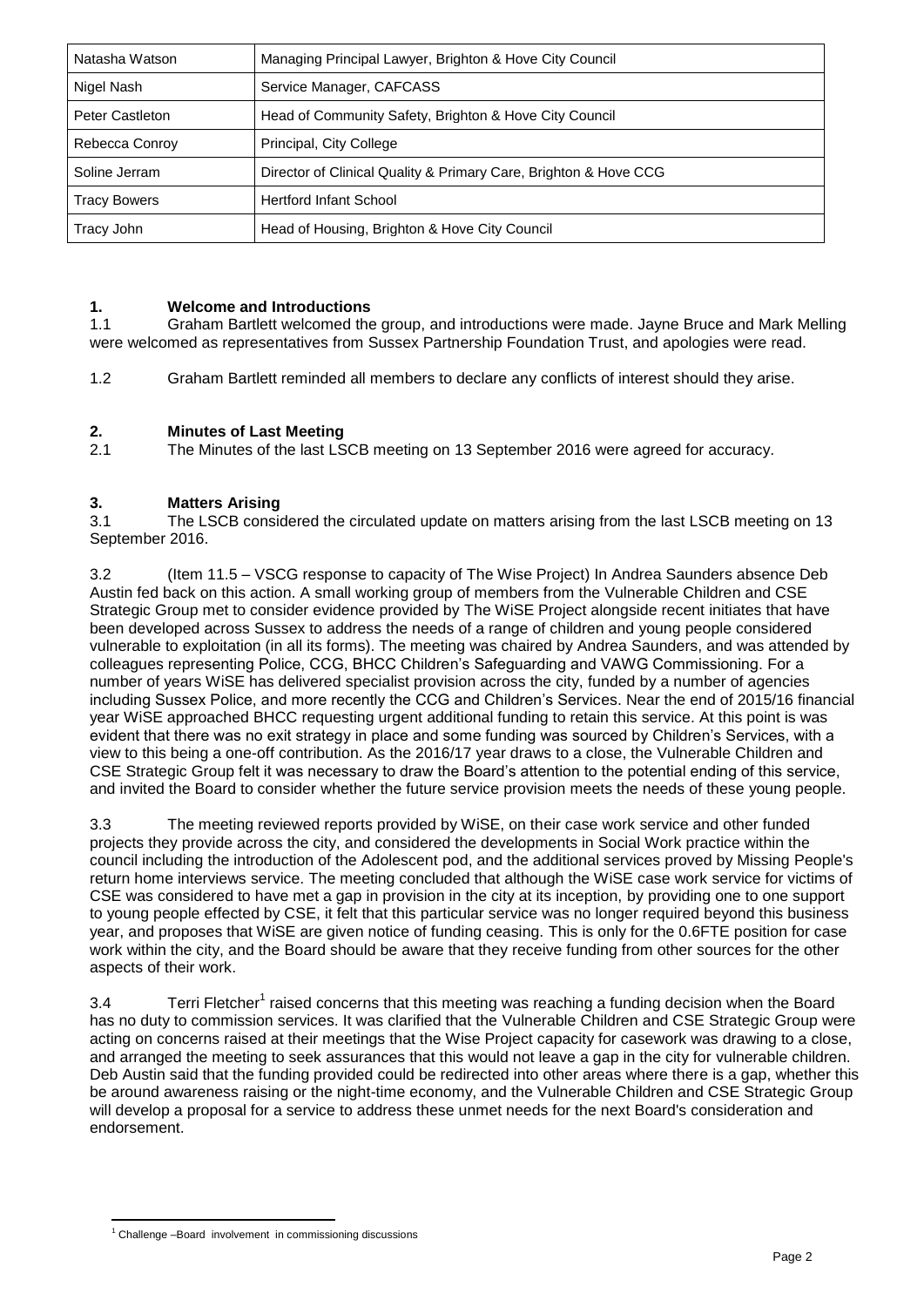3.5 (Item 13.1 – CSE Audit) Deb Austin said that a date has been set in the new year for Chrissy Bulling, Lead Practitioner, to facilitate an event to share the learning and best practice from this audit with the front-line practitioners involved, and to embed the principals of the See Me Here Me Framework.

3.6 (Item 13.3 – CSE Audit) Jo Lyons provided an update on how awareness of CSE is being raised in special schools, and said that this model can be adapted if the learning event highlights any other areas that require a focus.

3.7 (Item 14.1 - Management Information Report: Part B themed data set on CSE) Jason Tingley said that the issue with the data from the police may have been linked to Aimee Streeter, the CSE Analyst, leaving at this time, but gave assurance that the Performance Team can share data at any time. Eddie Hick is doing some wider work to provide the same data to all LSCBs and Safeguarding Adult Board's across Sussex, and this will be signed off in January.

3.8 (Item 15.7 - Management Information Report: Part A) Daryl Perilli is in contact with Missing People regarding their data and an exception report will be considered by the Monitoring & Evaluation Subcommittee.

# **4. Update from Leadership**

4.1 The Leadership Group last met on Wednesday 2 November 2016, and the minutes have been circulated to all Board members.

4.2 We are now advertising for new Lay Members to join the Board, and an interview date has been set for 24 January 2017, where our current Lay Members will assist Graham Bartlett, Deb Austin, Terri Fletcher and Mia Brown with the selection process. We hope to also engage some young people to take part in this. If the Safeguarding Adults Board agree at their meeting on Monday then we may incorporate the recruitment of their Lay Members with this day.

4.3 The Leadership Group discussed the feedback from the LGA Peer Review, and we had planned to have a substantive item at Board on this but we have yet to receive their final letter.

4.4 Following David Liley's presentation to Board in September the Leadership Group decided not to accept the proposal that Healthwatch become a member of the Board at this time. They echoed concerns raised by other Board members over what Healthwatch can bring to the Board, and Graham Bartlett has written to say that we will revisit this decision when they are better able to evidence how they engage with children & young people. David has replied to ask Graham for a meeting to discuss this further.

4.5 David Feakes asked if Healthwatch were asking for payment to attend meetings, as they do in other authorities. Graham Bartlett confirmed that this was not discussed and that they are not remunerated for sitting on the adults' board.

#### **5. Child Death Overview Panel Annual Report 2015-16**

5.1 Fiona Johnson was welcomed to the meeting to present the CDOP Annual Report. This is the eighth report from the panel so they are beginning to gather data that has statistical significance.

5.2 There were two recommendations to the LSCB from the CDOP last year. The first was to ask agencies to review the guidance that is given to parents and young people about ensuring personal safety if they do use drugs or alcohol, following the death of a young person falling off a cliff after using recreational drugs. This will be taken forward by Public Health across the city.

5.3 The second recommendation was to improve communication between agencies around end of life care planning for children with life limiting conditions where there is a Do Not Attempt Resuscitation agreement in place, so that all agencies are aware, and the emergency services in particular. This is a national issue and needs to be addressed for the benefit of families in these difficult situations.

5.4 The CDOP has also made a series of recommendations to individual agencies as required.

5.5 The CDOP is facing impending changes due to national developments, noticeably the change in oversight from the Department for Education to the Department of Health as proposed by the Wood review. There is also consideration that the panels should cover wider populations, although if the East Sussex & Brighton & Hove CDOP merged they would meet this recommendation.

5.6 Local developments include looking at the learning from the deaths by suicide or where self-harm was a factor. Public Health are taking this forward, and Fiona Johnson recommended that they look at the young people who died just after they turned 18 as well as those cases that have been reviewed by CDOP and the LSCBs.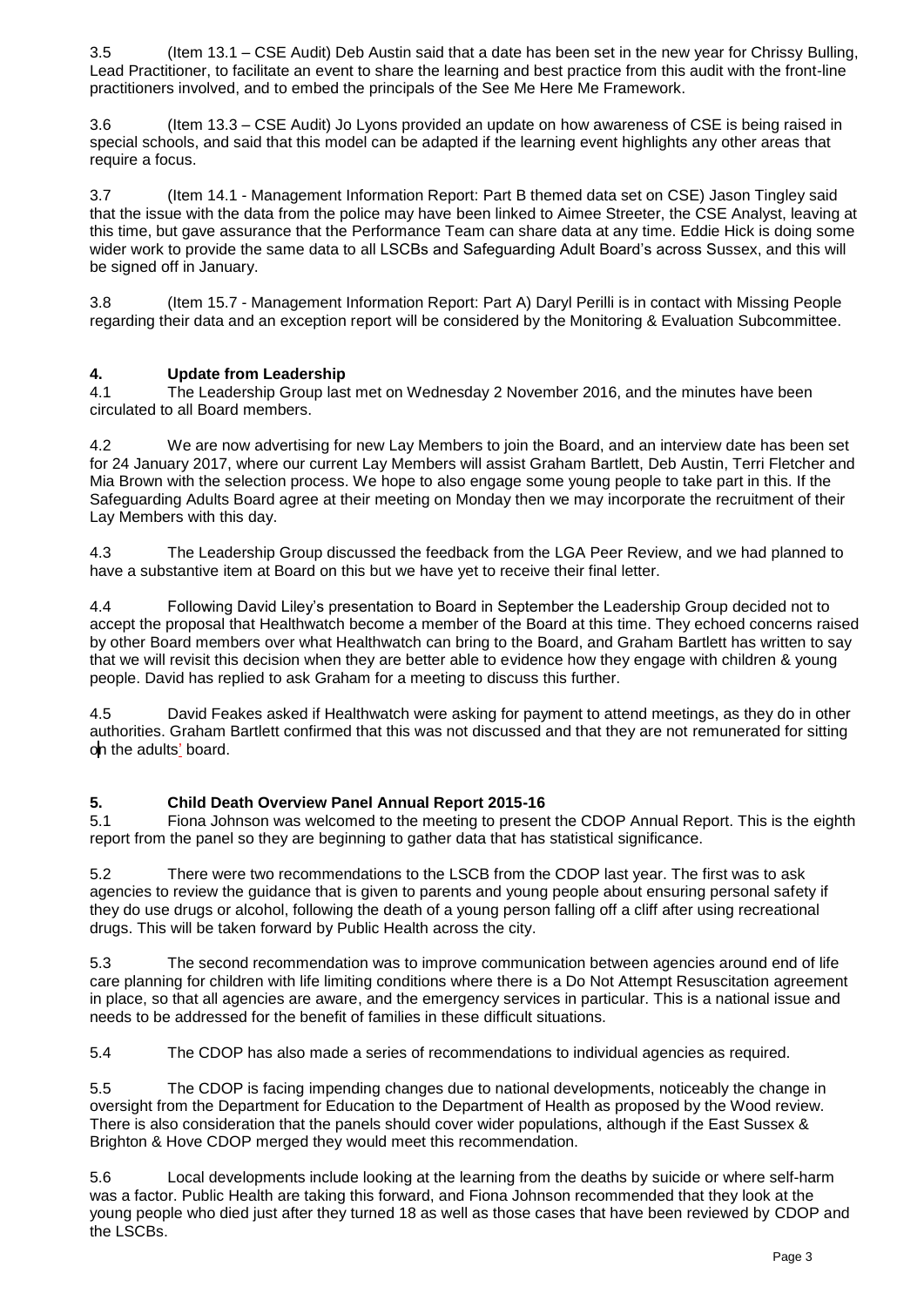# **6. Early Help Update**

6.1 At our June meeting the Board agreed to take on governance of early help arrangements from the Early Help Partnership Board which was led by Children's Services. Working Together is clear that the LSCB have a statutory responsibility to oversee early help arrangements in the city. A meeting was arranged to discuss how best to do this, with Helen Gulvin and Jo Lyons, and it was agreed that we should not undertake another vast mapping exercise of how early help functions, but instead strive to identify different themes connected to this work and examine them for gaps.

6.2 In order to do this effectively, the Board needs to

- Understand the early help offer (in its broader context)
- Understand early help Pathways
- Understand how effective early help is preventing strain further down the line
- Recommend what should be measured in terms of indicators, and how the LSCB can support this, including best use of existing measures and qualitative information.

This must be in relation to all early help in the city, from the Universal services up, not just what is provided to those on the edge of social care intervention through the Early Help Hub.

6.3 Mia Brown has looked at the good practice identified in the JTAI inspection in Salford, and has been discussing different approaches with other Board Managers. The proposal put to the Board today is that we set up a subcommittee to adopt a critical friend approach and facilitate a strategic dialogue with commissioners and providers. Their work will seek to draw a multi-agency perspective on the key factors that put children and young people at the highest level of need and the early help offer around these factors. This exercise will aid identification of gaps which to allow the LSCB to take a view of current offers and make commissioning recommendations, as well as looking for assurance on the efficacy of new models of delivery. Peter Wilkinson has agreed to chair this Early Help Governance Group, and following agreement today, a meeting will be convened to look at the Terms of Reference and Membership. Graham Bartlett confirmed that this will not be a replication of the Early Help Partnership Board.

6.4 Helen Gulvin said that we need to have a realistic view around what resources are available, and the group will need to monitor gaps that may emerge as services go through redesign. The Board discussed how whilst this group will inevitably hear about funding pressures from all partners, its role is governance and they will not be in a position to influence budgets, but instead must highlight any gaps to those who are in a commissioning position.

6.5 Jo Lyons said that different school clusters are commissioning different Early Help services, and a strength of the Early Help Governance Group will be if they can look at how we use resources more creatively across the city, and whether these can be more connected rather than standing alone. This group will be in a position to spot potential collaborations as well as gaps, and it can have a duel role in mitigating risk and maximising opportunity.

6.6 Kerry Clark asked if this group will also look at adult services and the support they can offer parents, and Graham Bartlett confirmed that this is the type of joined up thinking that the group will be looking to foster. The Board agreed with the proposal.

# **7. LADO Annual Report 2015-16**

7.1 Darrell Clews was welcomed to the meeting to present the annual report from the Local Authority Designated Officer. The LADOs across Sussex have agreed a unified data set and common language to aid comparison across areas in forthcoming years. They have also agreed some new definitions and categories of employers so that "Sport and Leisure" now include coaches and instructors within the arts e.g. drama and dance, and personal trainers such as fitness, swimming and diving etc. "Uniformed Youth" now encompasses a range of voluntary, youth and armed forces groups which covers cadets and training corps.

7.2 Following comments at last year's LSCB, this year's report includes a breakdown of data across Early Years Services. The trend in total number of referrals increasing has continued this year, although the significant proportion of substantiated, unsubstantiated and unfounded allegations, vs false and malicious, indicate that referrals to the LADO continue to be made appropriately.

7.3 The number of allegations regarding foster carers has increased but it must be noted that where households have a couple as foster carers, they are recorded twice even if the allegation is only against one individual carer. There is no indication that this increase raises any specific themes or issues and appears to be part of the general increase in referrals.

7.4 A worrying trend is that whilst referrals are rising from all other sectors, the number of community and voluntary organisations contacting the LADO is decreasing. Darrel Clews will be working this year to raise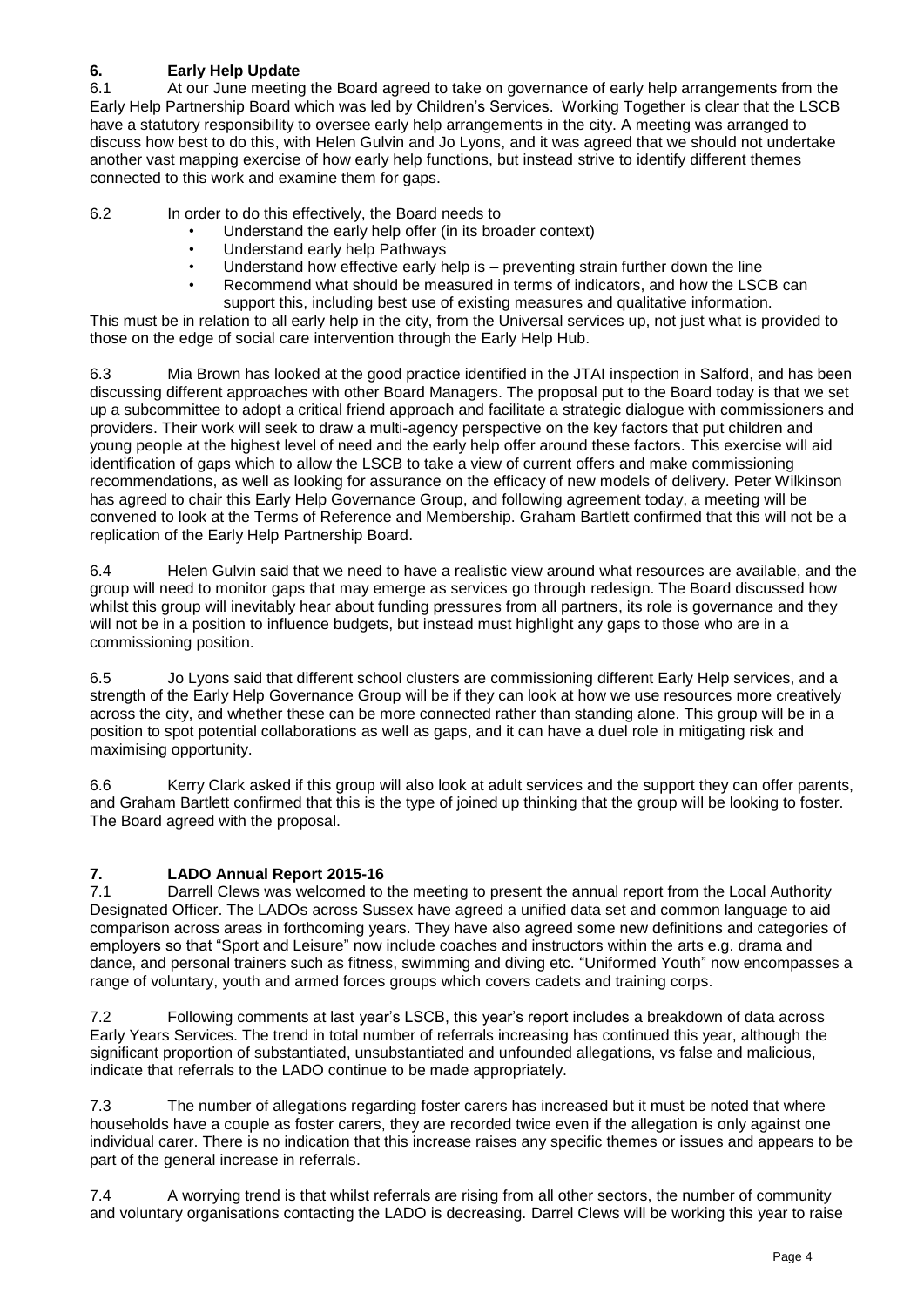awareness and develop the profile of the LADO in this sector. He is also working with Dion Page-Hammond to increase safeguarding awareness in the language schools in the city.

7.5 During 2014-15 we saw a rise in allegations against teaching staff involving the use of restraint, but it is reassuring that these referrals significantly declined by 50% in 2015-16. All but one of the referrals last year were deemed malicious, unfounded or unsubstantiated.

7.6 The LADO needs to report on the timescales in which allegations are concluded, and this is the first year that he has not met the targets directed by the Department for Education. Darrell Clews said that this is mainly due longer police investigations, and that there have been some issues following the implementation of the Brighton Safeguarding Investigations Unit. The Board were assured that whilst immediate risks are considered and addressed via the MASH, the delays appear to be when there is an investigation against an employee and the immediate risk is deemed low. The cause of this is thought to be staffing issues and competing priorities, and Darrell has discussed this with Lee Horner.

7.7 During 2015-16 Darrel Clews undertook an audit of his role, and over 99% of those who responded to his survey gave positive feedback on their experience of the LADO service.

7.8 Tom Bewick asked the Board if they were satisfied that there is support in place for victims who disclose both current and historic abuse in sport. Terri Fletcher said that sports organisations are less likely to engage with the local CVS umbrella organisation for support as they usually receive this from their national governing body. Jason Tingley said that he wrote to Brighton & Hove Albion and the Sussex Football Association last week following the national news about abuse in football. However, he said that we need to look at how we engage with all sport and leisure organisations, and said there must be a strategic discussion on the processes of investigation and safeguarding with the LSCB and Safeguarding Adults Board so that there is consistent practice and a unified approach from partners. **Action: Jason Tingley and the three LSCB Chairs will convene a meeting, involving the Local Authorities where necessary, and report back to our next meeting.** 

7.9 Darrel Clews said that the safeguarding team from the FA came to the last two national LADO meetings, and he has built good links with their county welfare officer. He said that they seem to have a much more robust system in place to respond to and investigate allegations than they had previously when clubs often dealt with these incidents internally.

7.10 Graham Bartlett said that the Boards across Sussex need to be assured that any allegations are taken seriously by sports organisations and investigated appropriately. They also need to know that the current systems in place mitigate risk in terms of both abuse and suppression of disclosure, e.g are their whistleblowing mechanisms robust. **Action: Graham Bartlett to raise this with the Association of Independent LSCB Chairs.** 

7.11 Jason Tingley said that the Sussex Safeguarding Communications Group framework can be used to raise awareness in these sectors locally, and raise confidence around reporting. He will also look at how this ties into the national inquiry into sexual abuse. The learning from the situation with the diocese must be applied here, both in terms of supporting victims and improving practice.

# **8. MAPPA Annual Report**

8.1 Mark Burden presented the MAPPA annual report on behalf of Andrea Saunders. The Multi Agency Public Protection Arrangements are in place to manage the riskiest offenders in the community, to both reduce re-offending and to protect the public from risk of serious harm.

8.2There are currently 1398 category one offenders managed by the Sussex MAPPA. Of those that present a risk to children, few of these will have been contact offenders and most will have been involved with offences online including through apps like Instagram and Snap Chat as well as downloads.

8.4 Mark Burden said that he has concerns that the ease of access to pornography online and plans to look more closely of the profile of younger sex offenders next year. Jason Tingley, who co-chairs the MAPPA 3 meetings agreed that there is a changing age demographic, and said that they are seeing younger offenders coming through from late teens onwards.

8.5 Pinaki Ghoshal said that we are fortunate in this city to have a strong PSHE programme, but we should make this stronger to improve young people's resilience around pornography and will raise this with Sam Beal.

8.6 A welcome development nationally has been the introduction of the new dynamic risk assessment tool, ARMS, that is now undertaken on every Registered Sexual Offender in the community. These assessments are undertaken jointly by Police and Probation colleagues, and are a substantial piece of work that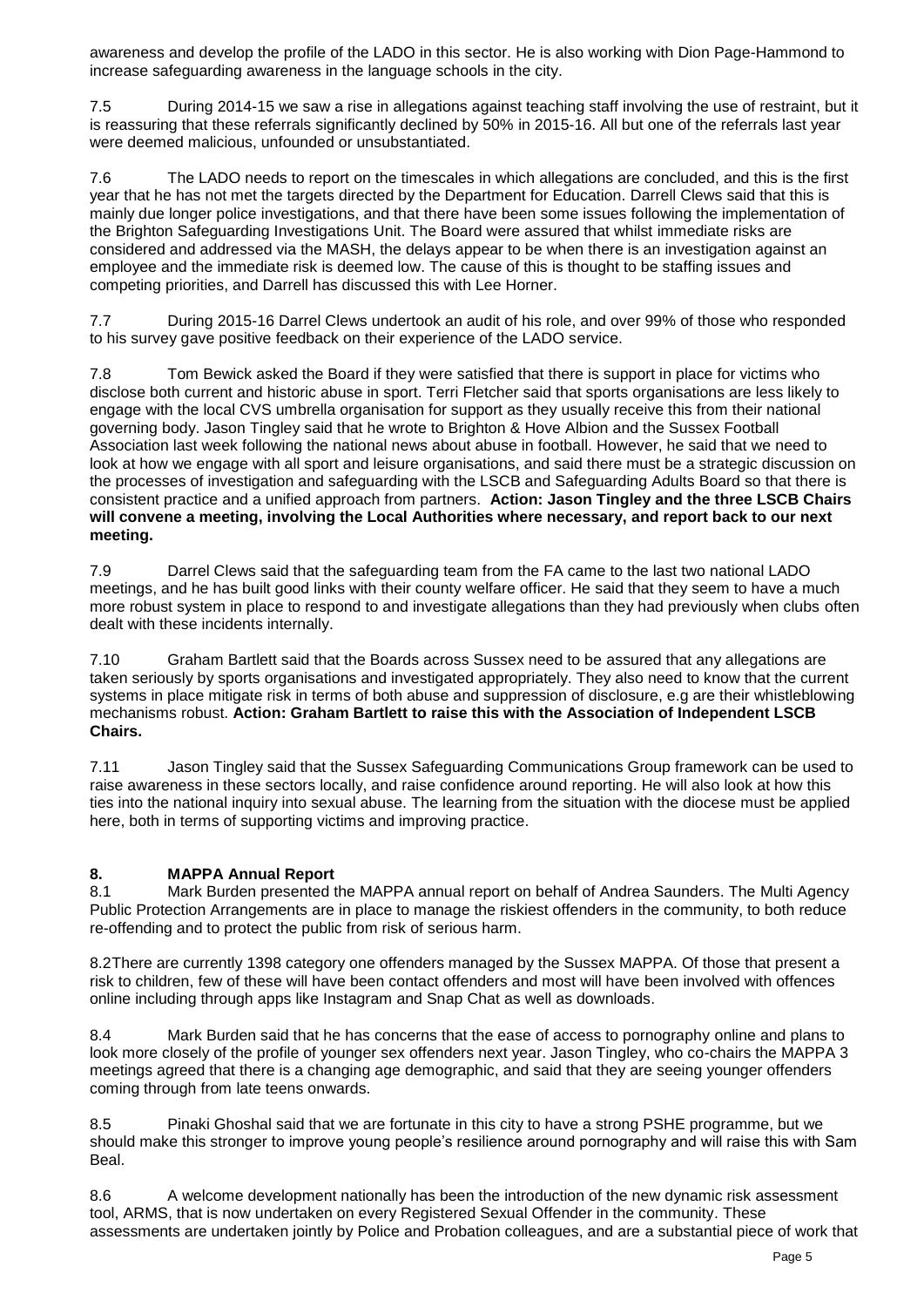allows these key partners to prioritise and organise their work with offenders to improve risk management practice and reduce risk of reoffending.

8.7 MAPPA are also continuing their work with offenders with Personality Disorders through the Pathways Project, which Andrea Saunders presented to Board at our September 2016 meeting. Helen Gulvin said that they are seeing Personality Disorders in parents who have social work intervention, and it would be good to learn how to work more effectively with these families. She said that these problems are not often identified early enough, and frequently only become apparent after social care asks for an assessment. Helen Gulvin and Mark Burden will talk about this further outside of the meeting.

8.8 We discussed the process for partners, in particular schools, to be made aware if there was a risk to children, and Jason Tingley said that the decision to disclose this information would lie with the police. **Action: Jo Lyons will look at the emergency procedures for schools, and Jason Tingley will see if there are any standard procedures that can be shared.** 

# **10. LSCB Annual Report 2015-16**

10.1 Graham Bartlett expressed thanks to Mia Brown, and Claire Mackay, for their work on the LSCB Annual Report, and explained that much of the content is a statutory requirement but this is combined with the aspects of our work that we think it is important to tell the public about. Page 43 onwards is the individual partner agency reports.

10.2 Terri Fletcher said that she thinks it would be good for the report to open with a story of how things are for children in Brighton & Hove, to give more context to the report. She requested that we delete the word "story" from the section on SCRs as it seems inappropriate when we are setting out the circumstances leading up to the death of these young people.

10.3 Jamie Carter said that the MAM meetings, referenced on page 16, no longer take place. This must be amended in the report.

10.4 Subject to these two changes the Board signed off the 2015-16 LSCB Annual Report.

# **11. Primary Care & Safeguarding**

11.1 Jo Tomlinson-Howe presented a paper from the CCG on the provision of support to GP practices to meet safeguarding requirements on behalf of Soline Jerram. She explained that while GPs are commissioned by NHS England, the CCG assist them in seeking assurance at a local level. From April 2017 the CCGs will be co-commissioning with NHS England, and will then have more authority to closely monitor them.

11.2 The CCG Named GP for safeguarding children provides yearly Level 3 Safeguarding Children training to the practices' identified safeguarding leads, and shares the findings from our SCR & Learning Reviews as well as Safeguarding Adults Reviews and Domestic Homicide Reviews. It is the leads' responsibility to disseminate the training to their practice teams.

11.3 The named professional for safeguarding adults works closely with GP Practices and has had a significant role in bridging the gap in primary care contribution to the local Multi-Agency Risk Assessment Conference (MARAC) meetings on domestic violence. We have also seen an increase in surgeries reporting concerns about children, and soft intelligence, through the MASH.

11.4 Pinaki Ghoshal receives updates from the CQC inspections and noted most GP surgeries are rated good, but some score lower in terms of safeguarding, and asked what action is then taken. Mary Flynn explained that the system works both ways as she has cascaded concerns about practices to the CQC who then carried out an early inspection. **Action: Graham Bartlett will ask Soline Jerram if she is contacted directly by the CQC if there are concerns when the paper is presented to the SAB on Monday**.

11.5 Pinaki Ghoshal questioned whether the resources allocated to the named GP role was adequate to support all the surgeries in the city. Mary Flynn explained that there is also the CCG quality team, and that she receives information on how well GPs are working to protect children from a range of sources, including directly from the MASH if they are not receiving an appropriate response.

11.6 Mary Flynn said that one of the biggest challenges for Primary Care in the city is the high level of locum GPs, and there is more work to be done around this. She is trying to get annual safeguarding training to be a mandatory requirement for each GP, but there is currently no way to monitor this. However all GPs will be asked about training at their annual appraisals with the GMC.

11.7 Graham Bartlett said that the Board had heard a lot about the GP assurance tool, but it is very disappointing to hear that only 6 of the 44 practices in the town have returned this, and of those only three were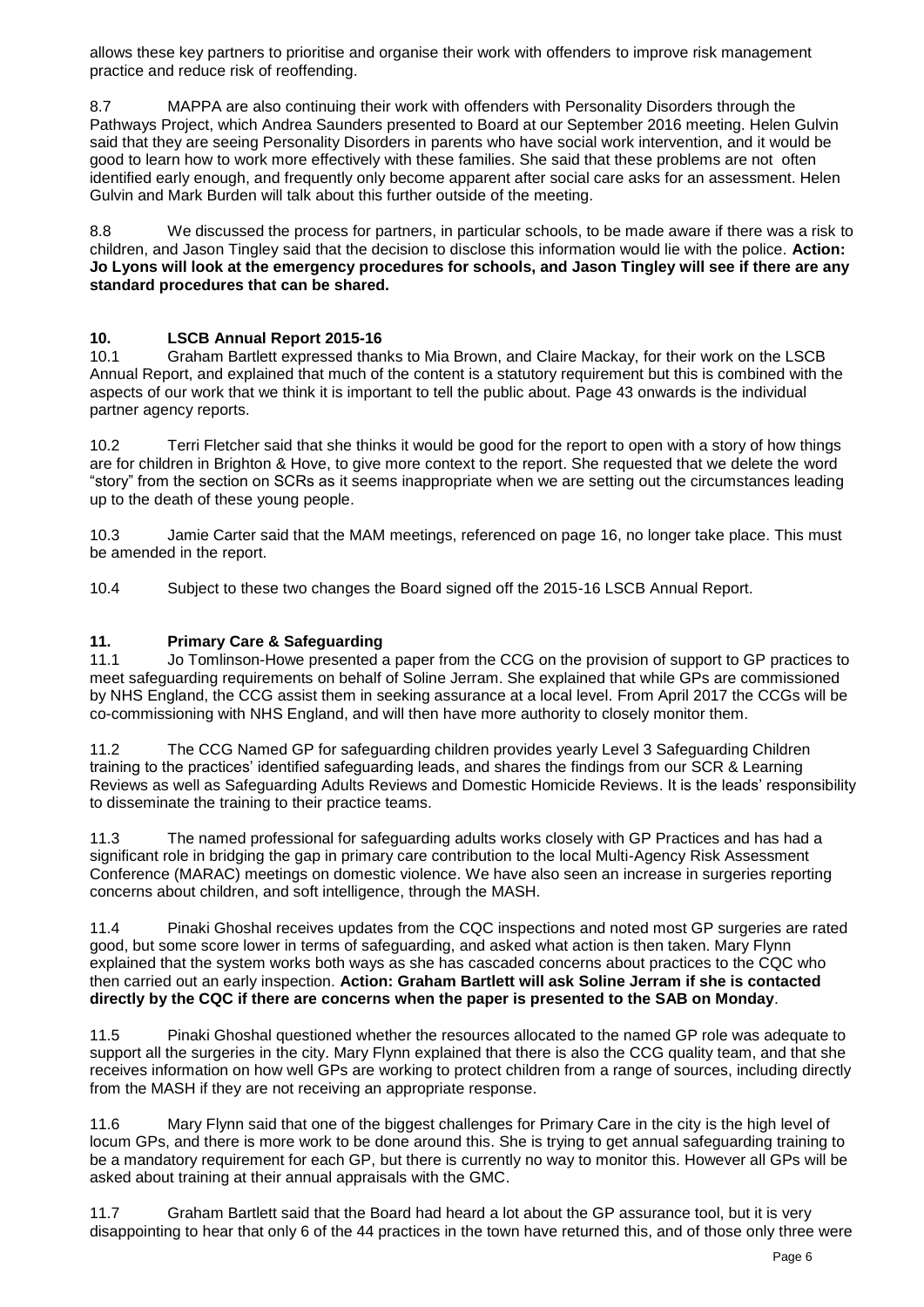complete. Mary Flynn said that many of the practices said that as they had passed their CQC inspection they felt that they did not need to do this, and with the current commissioning arrangements the CCG cannot oblige them to give assurance.

11.8 As NHS England we are the only body that Primary Care is currently accountable to the board considered that there is a gap with their engagement with the LSCB.

11.9 Graham Bartlett thanked Mary Flynn for her work to support, and train GPs around safeguarding issues, but said that the Board do need more assurance about safeguarding in Primary Care.

# **12 Neglect Strategy**

Neglect is one of our priority areas on the Business Plan, as well as being the subject for the next JTAI inspection. It is a particularly elusive form of abuse to work with, as the effects are seen but very few children will talk about being neglected. There is a range of work that we need to bring together into a more strategic approach, including:

- A Learning Review that is coming to conclusion
- The LSCB Neglect training, designed by SCIE
- An upcoming Neglect multi-agency audit that will be led by Yvette Queffurus and Jo-Tomlinson,
- A multi-agency consultation group for complex cases of neglect that is being developed by Francis King and Ann White and
- the roll out of the Neglect Quality of Care Tool that will soon be hosted on the LSCB website

12.2 Yvette Queffurus, as the Board's Neglect champion, asked the LSCB to commit to a working group to produce a neglect strategy. The Board agreed this request, and Mia Brown will identify appropriate members with Yvette Queffurus & Jamie Carter and issue invitations.

# **13. Discussion Groups**

13.1 The Board divided into three tables to discuss different papers for 30 minutes and then fed back on their considerations.

#### **14. Voice of the Child**

14.1 Jason Tingley fed back from his table discussion on how the voice of the child is heard in the work of the LSCB. They were asked to consider three questions: What is being done to obtain the voice of the child, including children from Hard to Reach Groups; How are children and young people's voices being used in the development of practice and setting of priorities; and what is the impact of how this (and how do you know this is the impact).

14.2 There was some debate about what is meant by the voice of the child: is this listening to children in everyday practice, or gathering their feedback to seek assurance on services, or ensuring that they actively contribute to service redesign. The table advised that this principal needs to be defined and understood across the partnership. Their also must be a clear expectation built into this, as for consultation to be meaningful the voice of the child must contribute to what we do, and at the moment the Board priorities are not at all informed by this. Graham Bartlett confirmed that this has always been an ambition of the Board, but to do this meaningfully has been a big challenge.

14.3 In terms of what is being done to obtain the voice of the child, the Participation & Engagement Subcommittee are beginning some work to scope what is currently done across the partnership. This should focus on any gaps identified in the hard to reach groups, especially as many of the forums in place for engagement, such as the Youth Council, are predominantly white children.

14.4 The table heard good practice from Children's Services on how the voice of the child contributed to the development of the relationship based model of practice for social work. Also the Youth Ambassadors scheme and the Safe and Well at School survey. It was agreed that a good starting point for listening to children's views about safeguarding is to look at feedback from those involved with social work.

14.5 Mark Melling said that it is a challenge to prepare and support young people to contribute to this type of work, and will require time and resources to do it properly. Graham Bartlett said that at the moment the Board are not putting investment into this. Pinaki Ghoshal said that the Local Authority have put a lot of work into the Young Ambassadors, who assist with recruitment and get a qualification from participating in the scheme. He would be open to discussions on whether this is something that could be facilitated city wide.